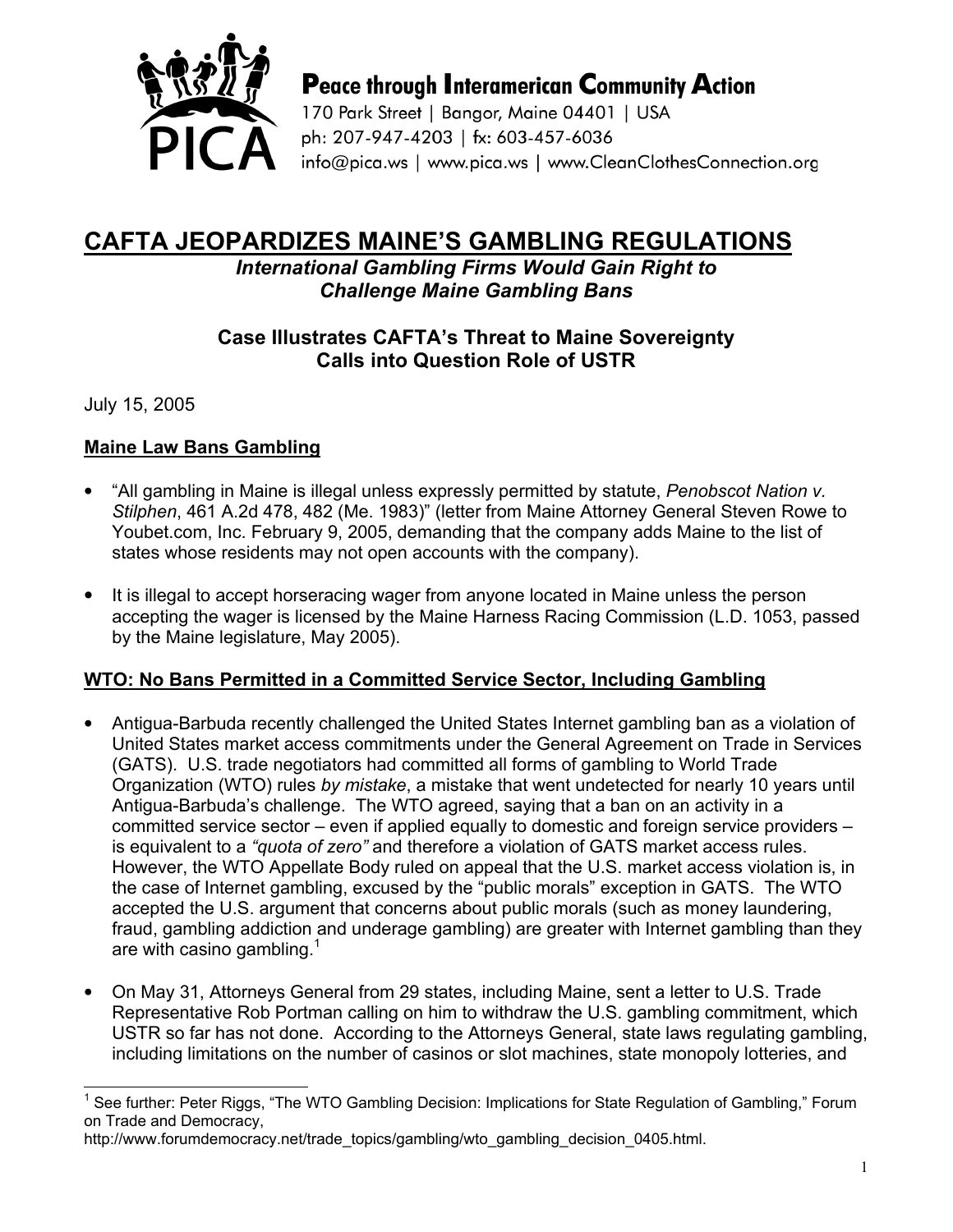exclusive Indian gaming rights, are now subject to challenge before the WTO because WTO rules apply to all "government measures," including state law. $<sup>2</sup>$ </sup>

• Furthermore, the Attorneys General stated that the WTO Appellate Body ruling has "significant, troubling implications for the rights of states to regulate in a wide range of service sectors well beyond gambling" ranging from advertising and anti-spam rules to land-use and zoning rules. For example, Maine's billboard advertising ban could be in jeopardy because the United States has also committed advertising to the GATS rules.

#### CAFTA is an Even Greater Threat to Democratic Regulation of Gambling than the WTO, Giving International Gambling Firms the Right to Challenge Maine Gambling Regulations in Private Trade Tribunal

- CAFTA's Services Chapter contains the same market access rules as GATS, the same areas of commitment, including all forms of gambling, and the same general exceptions, including that for public morals. However, CAFTA also includes an Investment Chapter that allows foreign investors to challenge government measures that are inconsistent with the Agreement. The Investment Chapter does not contain the "public morals" exception for inconsistent measures.
- A foreign gambling firm with substantial business interest in a Central American country that merely "attempts to make... an investment" in Maine would have standing to challenge Maine's gambling restrictions (CAFTA, art. 10.28) because even an "expectation of gain or profit" is a form of investment protected by CAFTA (CAFTA, art. 10.28).
- A CAFTA challenge of state gambling regulations is possible. Costa Rican companies maintain about 23% of the English-language Internet gambling market with 366 sites. $3$  For example, the British Sportingbet PLC, the largest Internet gambling company in the world, would have standing under CAFTA to challenge Maine gambling restrictions because the company has recently acquired Paradise Poker.com, which is based in San Jose, Costa Rica.<sup>4</sup>
- Sportingbet might argue successfully that any Maine gambling restrictions that adversely affects Sportingbet's market share or market access amount to "measures equivalent to expropriation" (CAFTA, art. 10.7: Expropriation and Compensation). In case of a challenge, the U.S. could not justify Maine's gambling restrictions as necessary to protect "public morals" because there is no public morals exception in CAFTA's Investment Chapter.
- If Sportingbet's challenge were successful, Maine could have to change its laws or Maine and U.S. taxpayers could be forced to compensate Sportingbet for Maine gambling bans that affect their profitability even if such restrictions are democratically enacted and in the public interest.
- No domestic gambling firm could successfully bring similar claims in U.S. courts under U.S. laws as property rights are much narrower under U.S. law than under CAFTA. Thus, CAFTA gives foreign investors greater rights than U.S. law gives domestic investors.  $\overline{a}$

 $2$  To read the Attorney Generals' letter, see:

http://www.polarisinstitute.org/polaris\_project/public\_service/news/US%20states%20AG%20to%20USTR%20on %20gambling1.pdf

<sup>3</sup> See: Sean Hewens, "Potential Investor-State Challenges to U.S. Gambling Laws," May 16, 2005 draft. Draft available on request.

<sup>4</sup> See also: Jerry Spangler, "Online gaming may recruit Costa Rica in its U.S. push," Deseret Morning News, 30 June, 2005.